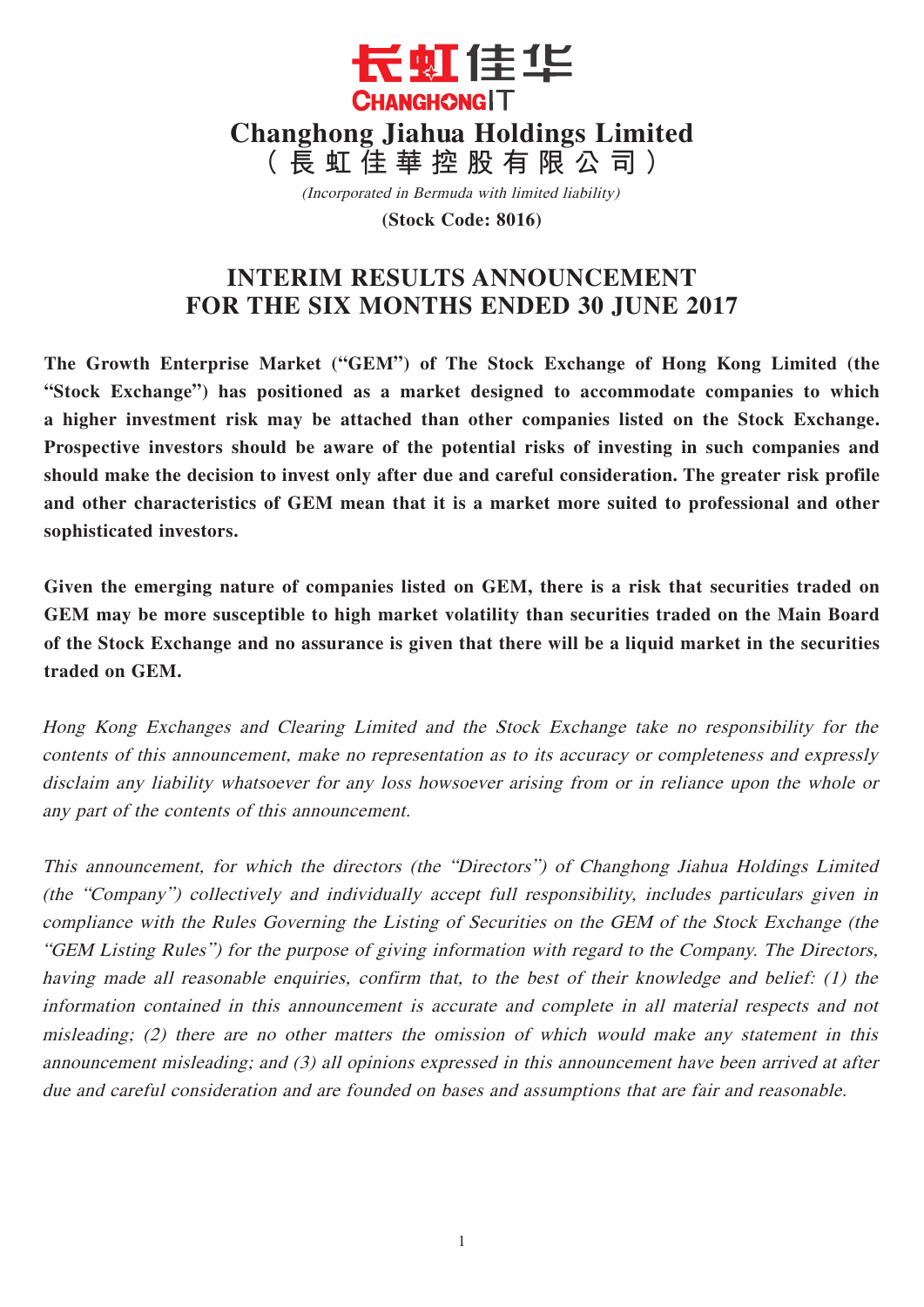### **UNAUDITED INTERIM RESULTS**

The board of Directors of the Company (the "Board") is pleased to announce the unaudited condensed consolidated interim results of the Company and its subsidiaries (together, the "Group") for the three months and six months ended 30 June 2017 together with the unaudited comparative figures for the respective corresponding period in 2016 as follows:

# **CONDENSED CONSOLIDATED STATEMENT OF COMPREHENSIVE INCOME – UNAUDITED**

|                                                |                                                           | For the three months |                 | For the six months |                 |
|------------------------------------------------|-----------------------------------------------------------|----------------------|-----------------|--------------------|-----------------|
|                                                |                                                           | ended 30 June        |                 | ended 30 June      |                 |
|                                                |                                                           | 2017                 | 2016            | 2017               | 2016            |
|                                                | <b>Notes</b>                                              | <b>HK\$'000</b>      | <b>HK\$'000</b> | <b>HK\$'000</b>    | <b>HK\$'000</b> |
| <b>Continuing operations</b>                   |                                                           |                      |                 |                    |                 |
| Revenue                                        | $\mathcal{Z}$                                             | 4,788,817            | 4,588,235       | 9,562,080          | 9,029,158       |
| Cost of sales                                  |                                                           | (4,593,562)          | (4,382,103)     | (9, 197, 876)      | (8,642,728)     |
| Gross profit                                   |                                                           | 195,255              | 206,132         | 364,204            | 386,430         |
| Other income                                   |                                                           | 1,377                | 896             | 2,032              | 1,713           |
| Administrative expenses                        |                                                           | (31, 058)            | (33,882)        | (59, 896)          | (68, 193)       |
| Distribution and selling expenses              |                                                           | (62, 836)            | (61, 391)       | (128, 531)         | (125, 488)      |
| Finance cost                                   |                                                           | (12, 979)            | (13,963)        | (20, 586)          | (25, 828)       |
| Profit from operation                          | $\overline{4}$                                            | 89,759               | 97,792          | 157,223            | 168,634         |
| Income tax expense                             | $\mathfrak{I}$                                            | (19, 825)            | (24,703)        | (36, 921)          | (42, 192)       |
| Profit for the period from                     |                                                           |                      |                 |                    |                 |
| continuing operations                          |                                                           | 69,934               | 73,089          | 120,302            | 126,442         |
| <b>Discontinued operation</b>                  |                                                           |                      |                 |                    |                 |
| Profit/(Loss) from discontinued                |                                                           |                      |                 |                    |                 |
| operation                                      | $\mathcal{G}% _{M_{1},M_{2}}^{\alpha,\beta}(\mathcal{A})$ |                      | (426)           |                    | 785             |
| Profit for the period attributed to            |                                                           |                      |                 |                    |                 |
| owners of the Company                          |                                                           | 69,934               | 72,663          | 120,302            | 127,227         |
| Earnings per share                             |                                                           |                      |                 |                    |                 |
| From continuing and discontinued<br>operations |                                                           |                      |                 |                    |                 |
| Basic and diluted (HK cents)                   | $\boldsymbol{\delta}$                                     | 2.72                 | 2.83            | 4.68               | 4.95            |
| From continuing operations                     |                                                           |                      |                 |                    |                 |
| Basic and diluted (HK cents)                   | 6                                                         | 2.72                 | 2.84            | 4.68               | 4.92            |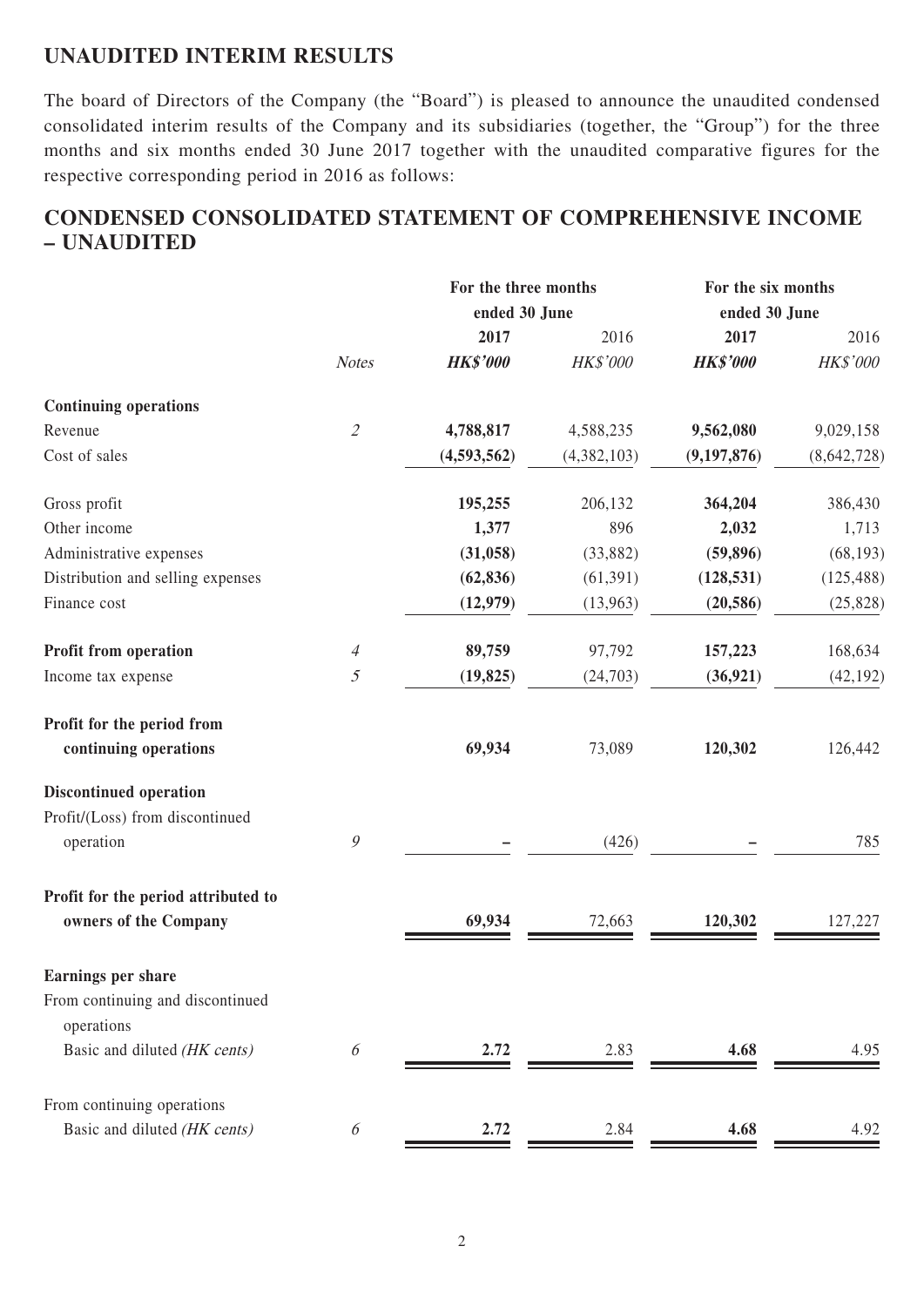# **CONDENSED CONSOLIDATED STATEMENT OF FINANCIAL POSITION**

|                                             |               | 30 June         | 31 December |
|---------------------------------------------|---------------|-----------------|-------------|
|                                             |               | 2017            | 2016        |
|                                             | <b>Notes</b>  | <b>HK\$'000</b> | HK\$'000    |
|                                             |               | (Unaudited)     | (Audited)   |
| <b>NON-CURRENT ASSETS</b>                   |               |                 |             |
| Plant and equipment                         |               | 49,377          | 30,350      |
| Available-for-sale investment               |               | 20,596          | 9,223       |
|                                             |               | 69,973          | 39,573      |
| <b>CURRENT ASSETS</b>                       |               |                 |             |
| Inventories                                 |               | 1,913,746       | 1,318,904   |
| Trade and bills receivables                 | $\mathcal{I}$ | 1,402,380       | 1,400,826   |
| Prepayments, deposits and other receivables |               | 54,300          | 51,171      |
| Amounts due from related companies          |               | 363             | 17,930      |
| Trade deposits paid                         |               | 312,133         | 675,125     |
| Pledged bank deposits                       |               | 199,620         | 54,122      |
| Cash and bank balances                      |               | 209,243         | 253,282     |
|                                             |               | 4,091,785       | 3,771,360   |
| <b>CURRENT LIABILITIES</b>                  |               |                 |             |
| Trade and bills payables                    | 8             | 1,538,780       | 1,607,015   |
| Other payables                              |               | 172,876         | 238,110     |
| Tax payable                                 |               | 11,076          | 23,830      |
| <b>Borrowings</b>                           |               | 805,871         | 315,073     |
| Amount due to related companies             |               | 39,479          | 13,912      |
| Customer deposits                           |               | 140,654         | 249,524     |
|                                             |               | 2,708,736       | 2,447,464   |
| <b>NET CURRENT ASSETS</b>                   |               | 1,383,049       | 1,323,896   |
| <b>TOTAL ASSET LESS CURRENT LIABILITIES</b> |               | 1,453,022       | 1,363,469   |
| <b>NON-CURRENT LIABILITIES</b>              |               |                 |             |
| Government grants                           |               | 5,336           | 6,284       |
| <b>NET ASSETS</b>                           |               | 1,447,686       | 1,357,185   |
| <b>CAPITAL AND RESERVES</b>                 |               |                 |             |
| Share capital                               |               | 36,366          | 36,366      |
| Convertible preference shares               |               | 27,897          | 27,897      |
| Reserves                                    |               | 1,383,423       | 1,292,922   |
| <b>TOTAL EQUITY</b>                         |               | 1,447,686       | 1,357,185   |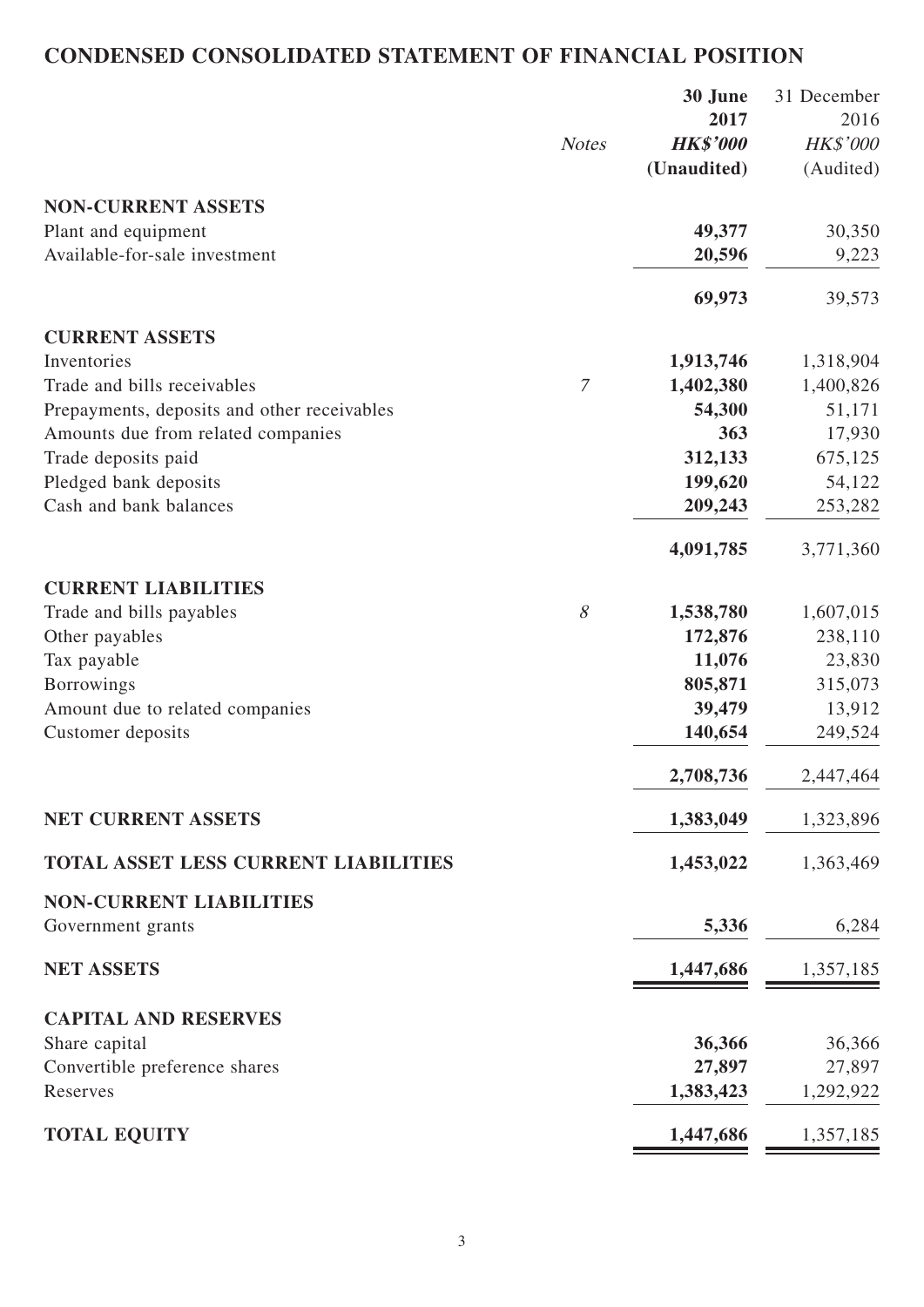# **CONDENSED CONSOLIDATED STATEMENT OF CHANGES IN EQUITY – UNAUDITED**

|                                                                    | For the six months |                 |  |
|--------------------------------------------------------------------|--------------------|-----------------|--|
|                                                                    | ended 30 June      |                 |  |
|                                                                    | 2017               | 2016            |  |
|                                                                    | <b>HK\$'000</b>    | <b>HK\$'000</b> |  |
| As at 1 January                                                    | 1,357,185          | 1,274,221       |  |
| Dividend payment                                                   | (77, 116)          | (51, 410)       |  |
| Increase/(decrease) in exchange differences arising on translation | 47,315             | (28, 831)       |  |
| Net profit for the period attributable to shareholders             | 120,302            | 127,227         |  |
| As at 30 June                                                      | 1,447,686          | 1,321,207       |  |

## **CONDENSED CONSOLIDATED STATEMENT OF CASH FLOW – UNAUDITED**

|                                                      | For the six months<br>ended 30 June |                 |  |
|------------------------------------------------------|-------------------------------------|-----------------|--|
|                                                      |                                     |                 |  |
|                                                      | 2017                                | 2016            |  |
|                                                      | <b>HK\$'000</b>                     | <b>HK\$'000</b> |  |
| Net cash used in operating activities                | (786, 377)                          | (646, 441)      |  |
| Net cash used in investing activities                | (171, 347)                          | (84, 447)       |  |
| Net cash generated from financing activities         | 913,685                             | 772,125         |  |
| Net (decrease)/increase in cash and cash equivalents | (44, 039)                           | 41,237          |  |
| Cash and cash equivalents at beginning of the period | 253,282                             | 150,970         |  |
| Cash and cash equivalents at end of the period       | 209,243                             | 192,207         |  |
| Analysis of cash and cash equivalents                |                                     |                 |  |
| Bank and cash balances                               | 209,243                             | 192,207         |  |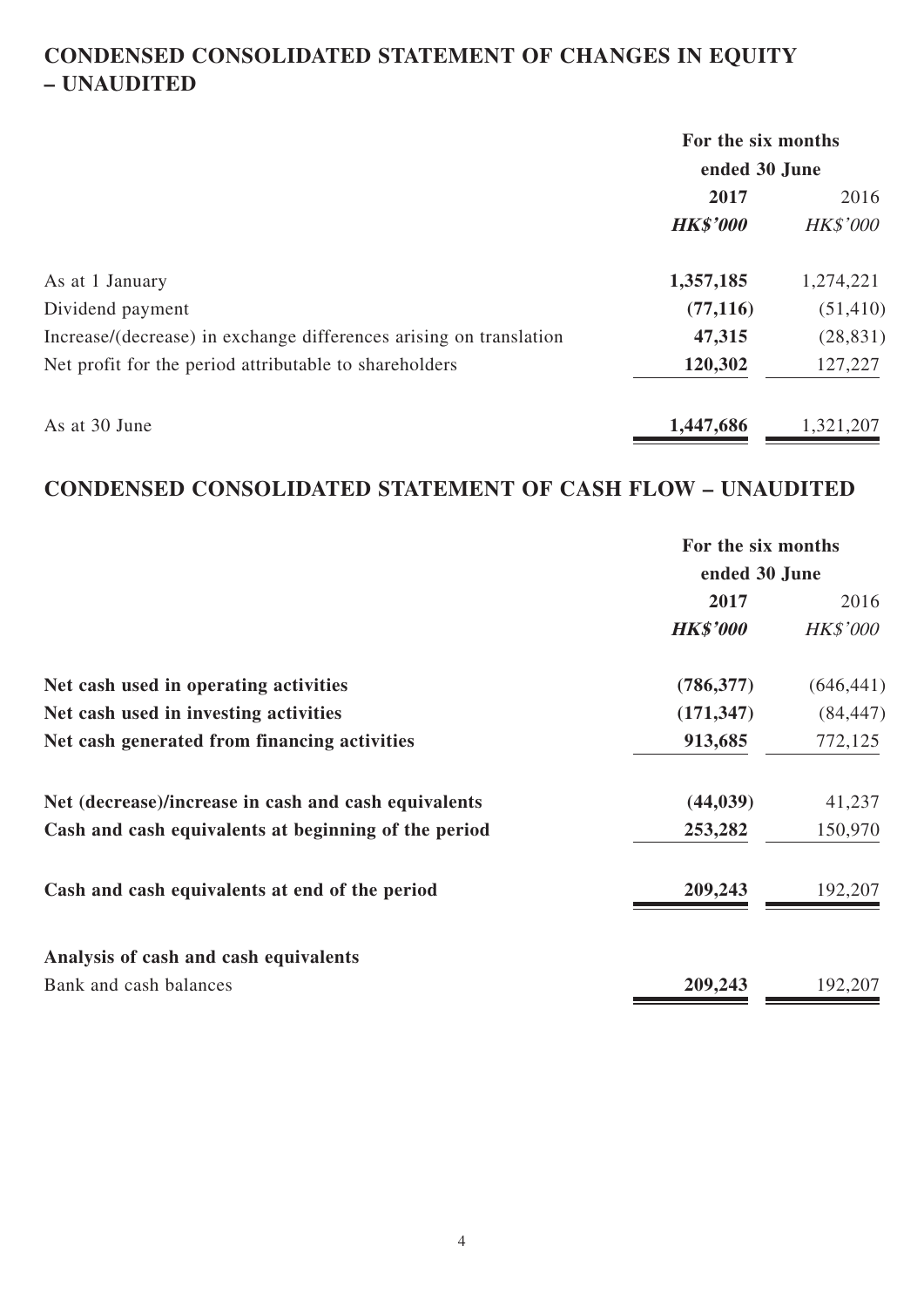### **NOTES TO THE CONDENSED CONSOLIDATED FINANCIAL STATEMENTS**

#### **1. Basis of preparation**

The unaudited quarterly financial statements have been prepared in accordance with Hong Kong Financial Reporting Standards ("HKFRSs") issued by the Hong Kong Institute of Certified Public Accountants (the "HKICPA"). In addition, these financial statements include applicable disclosures required by the GEM Listing Rules and by the Hong Kong Companies Ordinance (Cap. 622).

#### **Change of functional currency**

Subsequent to the completion of disposal of Changhong Overseas Development Limited ("CHOD"), an indirect wholly owned subsidiary of the Company, on 21 December 2016, the Directors re-assessed the functional currency of the Company and considered the Company's major assets and its respective risks and rewards are primarily located in the People's Republic of China (the "PRC"). As a result, the Directors determined to change the functional currency from United Stated dollars ("USD") to Renminbi ("RMB") with effect from 21 December 2016. The change of functional currency is applied prospectively from the date of change in accordance with HKAS 21.

#### **Comparative figures**

Certain comparative figures have been reclassified to conform to the current period's presentation. The Directors considered that the reclassification would result in more appropriate manner to reflect the core business of the Group. These reclassifications have no impact on the Group's total equity as at 30 June 2016 or the Group's profit or loss for the period ended 30 June 2016.

#### **2. Revenue**

The principal activities of the Group are the provision of professional integrated information technology ("IT") solutions and services, and distribution of IT corporate products, digital products, own brand products and related parts and components.

Revenue represents net amount received and receivable for the sale of different types of IT products, self developed products provision of professional integrated IT solutions and services net of corresponding sales related taxes and rebate. The amounts of each significant category of revenue recognised in revenue for the period ended 30 June 2017 and 2016 are as follows:

|                       | 2017<br><b>HK\$'000</b> | 2016<br>HK\$'000 |
|-----------------------|-------------------------|------------------|
| IT Consumer Products  | 4,801,719               | 4,601,394        |
| IT Corporate Products | 2,356,790               | 2,234,668        |
| Others                | 2,403,571               | 2,193,096        |
|                       | 9,562,080               | 9,029,158        |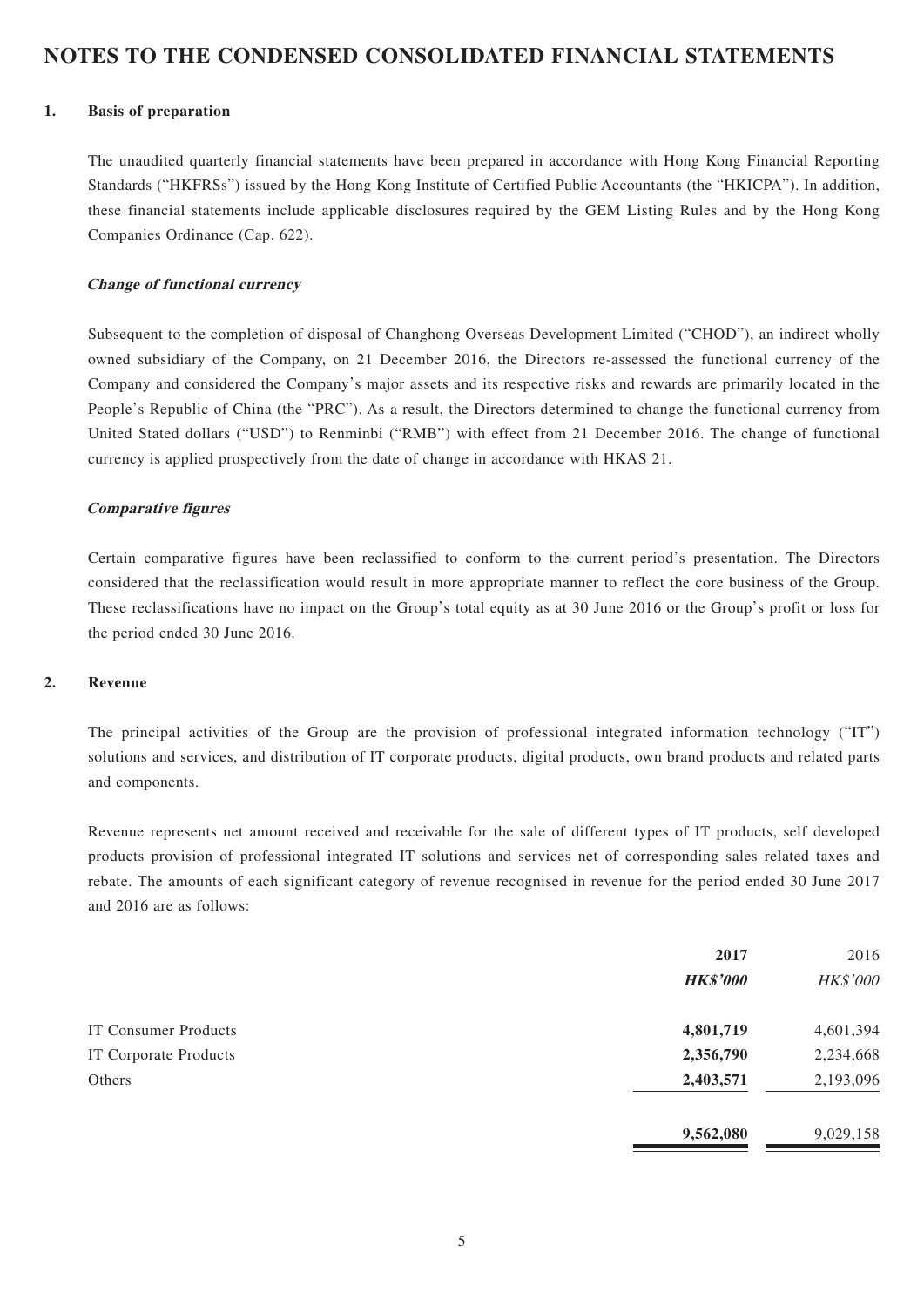#### **3. Segment information**

Information reported to the executive Directors or management of the Company, being the chief operating decision maker (the "CODM"), for the purposes of resource allocation and assessment of segment performance focuses on types of goods or services delivered or provided.

The Group's reportable and operating segments under HKFRS 8 are as follows:

- (a) IT Consumer Products distribution of IT consumer products which include mainly personal computers ("PC"), digital products and IT accessories.
- (b) IT Corporate Products distribution of IT corporate products which include mainly storage products, minicomputers, networking products, personal computer servers, intelligent building management system ("IBMS") products and unified communication and contact centre ("UC  $&$  CC") products.
- (c) Others distribution of smartphones and development of its own brand products. The own brand products include but not limited to mobile location-based service ("LBS") products and provision of professional integrated IT solutions and services.

Segment profit represents the profit earned by each segment without allocation of other income, finances cost as well as unallocated head office and corporate expenses. The measure reported to the CODM for the purposes of resource allocation and performance assessment.

The following is an analysis of the Group's revenue and results by reportable and operating segment for the period ended 30 June 2017 and 2016:

|                             | 2017               |                     |                 |                 |
|-----------------------------|--------------------|---------------------|-----------------|-----------------|
|                             | <b>IT Consumer</b> | <b>IT Corporate</b> |                 |                 |
|                             | <b>Products</b>    | <b>Products</b>     | <b>Others</b>   | <b>Total</b>    |
|                             | <b>HK\$'000</b>    | <b>HK\$'000</b>     | <b>HK\$'000</b> | <b>HK\$'000</b> |
| Revenue                     |                    |                     |                 |                 |
| External sales              | 4,801,719          | 2,356,790           | 2,403,571       | 9,562,080       |
| <b>Segment profit</b>       | 98,322             | 114,594             | 15,899          | 228,815         |
| Other income                |                    |                     |                 | 2,032           |
| Finance costs               |                    |                     |                 | (20, 586)       |
| Unallocated head office and |                    |                     |                 |                 |
| corporate expenses          |                    |                     |                 | (53, 038)       |
| Profit before tax           |                    |                     |                 | 157,223         |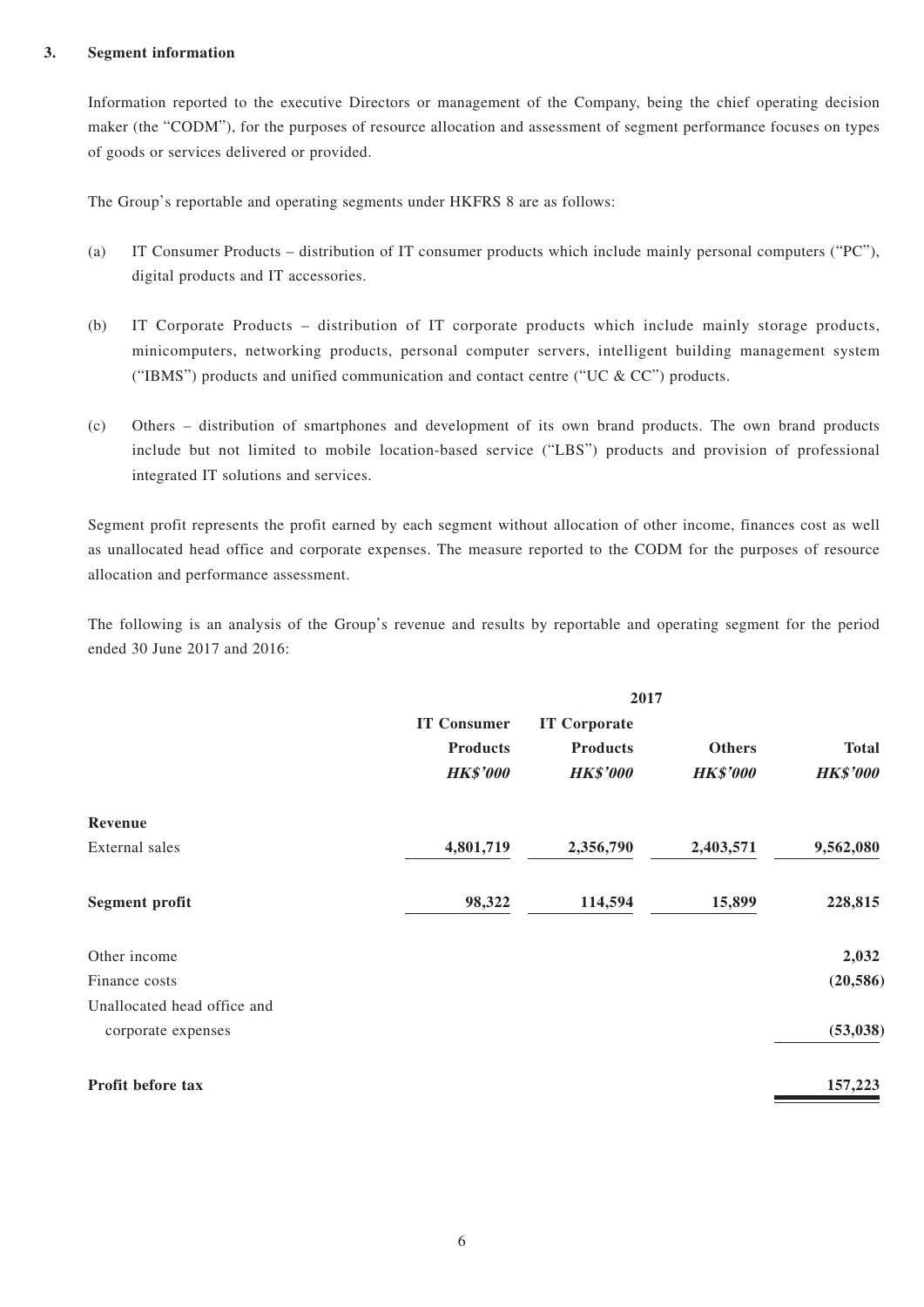|                             | 2016        |                 |                 |                 |
|-----------------------------|-------------|-----------------|-----------------|-----------------|
|                             | IT Consumer | IT Corporate    |                 |                 |
|                             | Products    | Products        | Others          | Total           |
|                             | HK\$'000    | <b>HK\$'000</b> | <b>HK\$'000</b> | <b>HK\$'000</b> |
| Revenue                     |             |                 |                 |                 |
| External sales              | 4,601,394   | 2,234,668       | 2,193,096       | 9,029,158       |
| <b>Segment profit</b>       | 98,729      | 119,001         | 38,397          | 256,127         |
| Other income                |             |                 |                 | 1,713           |
| Finance costs               |             |                 |                 | (25, 828)       |
| Unallocated head office and |             |                 |                 |                 |
| corporate expenses          |             |                 |                 | (63, 378)       |
| Profit before tax           |             |                 |                 | 168,634         |

#### **Geographical information**

The following provides an analysis of the Group's sales by geographical market for the period ended 30 June 2017 and 2016, based on the origin of the goods:

|                 | 2017            | 2016      |
|-----------------|-----------------|-----------|
|                 | <b>HK\$'000</b> | HK\$'000  |
| Mainland, China | 9,535,218       | 9,002,624 |
| Other regions   | 26,862          | 26,534    |
|                 | 9,562,080       | 9,029,158 |

#### **4. Profit from operation**

The Group's profit from operation has been arrived at after charging for the period ended 30 June 2017 and 2016:

|                                              | 2017            | 2016            |
|----------------------------------------------|-----------------|-----------------|
|                                              | <b>HK\$'000</b> | <b>HK\$'000</b> |
| Cost of inventories recognized as an expense | 9,197,876       | 8,642,728       |
| Depreciation                                 | 1,909           | 2,554           |
| Staff cost including directors' emolument    |                 |                 |
| - Salary and related staff cost              | 106,256         | 101,944         |
| - Retirement benefits scheme contribution    | 9,907           | 10,013          |
| Exchange loss, net                           | 786             | 1,824           |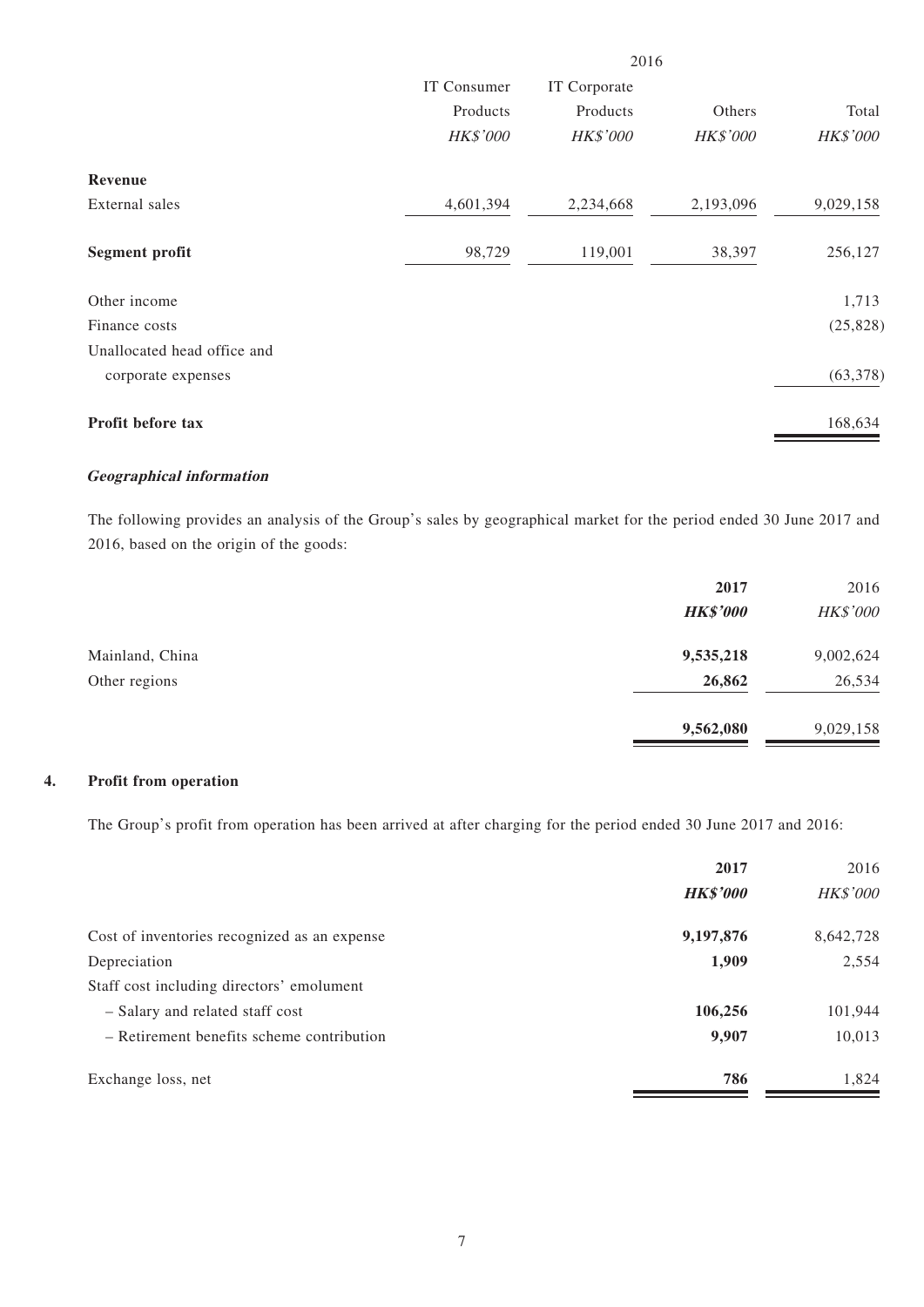#### **5. Income tax expense**

Taxes on profit assessable elsewhere have been calculated at the rates of tax prevailing in the countries in which the Group operates, based on existing legislations, interpretations and practices in respect thereof.

Hong Kong Profits Tax is calculated at 16.5% of the estimated assessable profit for the period ended 30 June 2017 and 2016.

Under the Law of the PRC on Enterprise Income Tax (the "EIT Law") and Implementation Regulation of the EIT Law, the tax rates of the Company's PRC subsidiaries is 25% for the period ended 30 June 2017 and 2016.

The Group did not have any significant unprovided deferred tax liabilities (including withholding tax) in respect of the period.

#### **6. Earnings per share**

#### **From continuing and discontinued operations**

The calculation of the basic and diluted earnings per share attributable to owners of the Company is based on the following data:

|                                            | For the three months<br>ended 30 June |                 | For the six months<br>ended 30 June |           |
|--------------------------------------------|---------------------------------------|-----------------|-------------------------------------|-----------|
|                                            |                                       |                 |                                     |           |
|                                            | 2017                                  | 2016            | 2017                                | 2016      |
|                                            | <b>HK\$'000</b>                       | <b>HK\$'000</b> | <b>HK\$'000</b>                     | HK\$'000  |
| <b>Earnings</b>                            |                                       |                 |                                     |           |
| Profit for the period attributable         |                                       |                 |                                     |           |
| to owners of the Company                   | 69,934                                | 72,663          | 120,302                             | 127,227   |
|                                            | 2017                                  | 2016            | 2017                                | 2016      |
|                                            | '000                                  | '000            | $\boldsymbol{\delta}$               | '000      |
| <b>Number of Share</b>                     |                                       |                 |                                     |           |
| Weighted average number of ordinary shares |                                       |                 |                                     |           |
| and convertible preference shares for the  |                                       |                 |                                     |           |
| purpose of basic and diluted earnings per  |                                       |                 |                                     |           |
| share                                      | 2,570,520                             | 2,570,520       | 2,570,520                           | 2,570,520 |

As there were no diluted shares during the three months and the six months ended 30 June 2017 and 2016, the diluted earnings per share was same as basic earnings per share.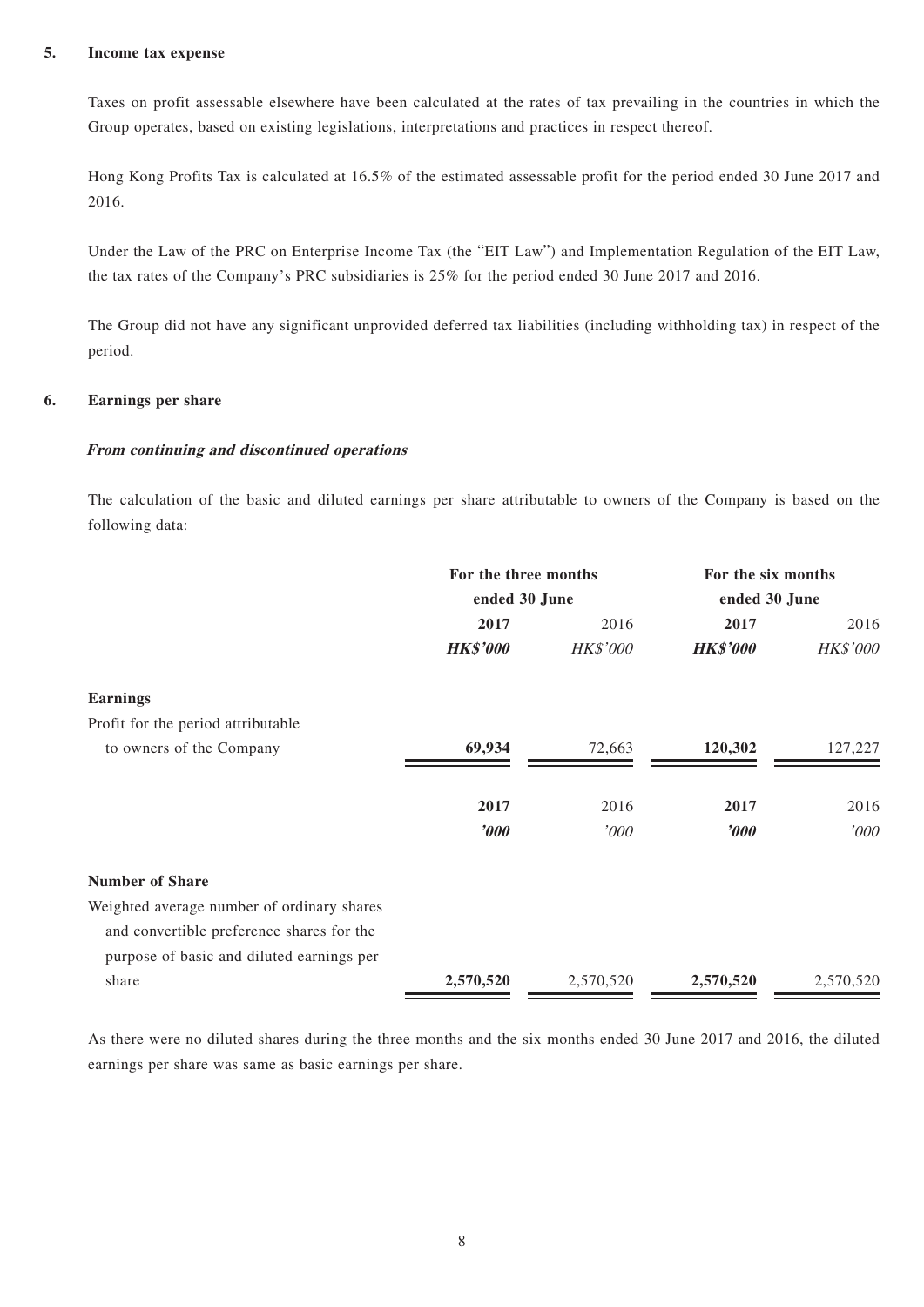#### **From continuing operations**

The calculation of the basic and diluted earnings per share from continuing operation attributable to the owners of the Company is based on the following data:

|                                              | For the three months<br>ended 30 June |                 | For the six months<br>ended 30 June |                 |
|----------------------------------------------|---------------------------------------|-----------------|-------------------------------------|-----------------|
|                                              |                                       |                 |                                     |                 |
|                                              | 2017                                  | 2016            | 2017                                | 2016            |
|                                              | <b>HK\$'000</b>                       | <b>HK\$'000</b> | <b>HK\$'000</b>                     | <b>HK\$'000</b> |
| <b>Earnings</b>                              |                                       |                 |                                     |                 |
| Profit for the period attributable to owners |                                       |                 |                                     |                 |
| of the Company                               | 69,934                                | 72,663          | 120,302                             | 127,227         |
| Add:                                         |                                       |                 |                                     |                 |
| (Profit)/Loss for the period from            |                                       |                 |                                     |                 |
| discontinued operation                       |                                       | 426             |                                     | (785)           |
| Earnings for the purpose of basic and        |                                       |                 |                                     |                 |
| diluted earnings per share from              |                                       |                 |                                     |                 |
| continuing operations                        | 69,934                                | 73,089          | 120,302                             | 126,442         |

The denominators used are the same as those detailed above for both basic and diluted earnings per share.

#### **From discontinued operation**

As the discontinued operation was sold on 21 December 2016, the basic and diluted earning per share for the discontinued operation for the three months ended 30 June 2017 is nil (2016 loss: HK\$0.0002) based on the profit for the period from the discontinued operation of nil (2016 loss: HK\$426,000). Whereas the basic and diluted earning per share for the discontinued operation for the six months ended 30 June 2017 is nil (2016: HK\$0.0003) based on the profit for the period from the discontinued operation of nil (2016 profit: HK\$785,000).

The denominators used are the same as those detailed above for both basic and diluted earnings per share.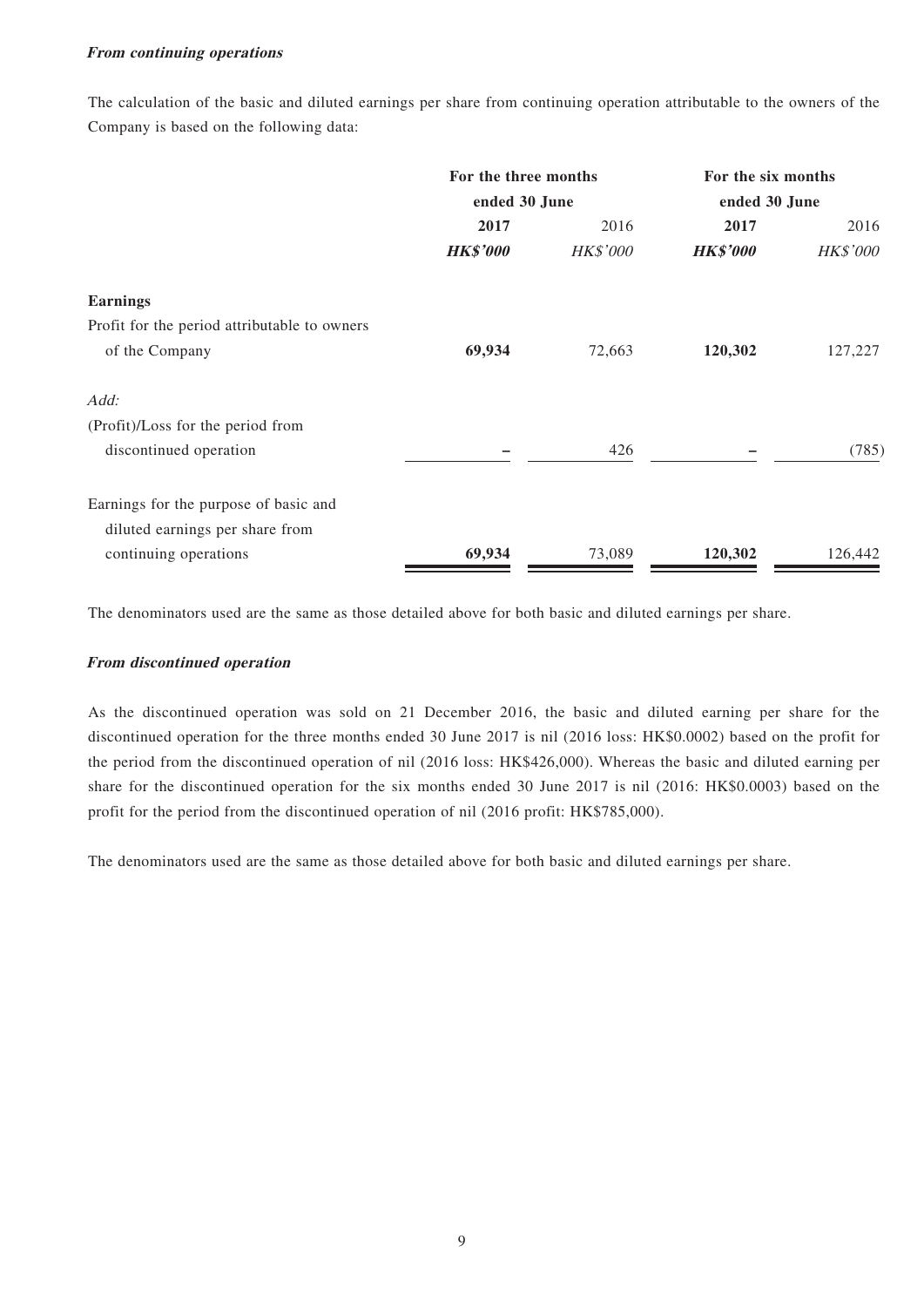#### **7. Trade and bills receivables**

The Group allows a credit period ranging from 30 – 180 days to its third party trade customers. Before accepting any new customer, the Group assesses the potential customer's credit quality and defines credit limits by customer. Limits attributed to customers are reviewed twice a year.

The following is an aged analysis of trade and bills receivables, net of allowance for doubtful debts, based on invoice date at the end of the reporting period which approximated the respective revenue recognition dates:

|                 | 2017            | 2016      |
|-----------------|-----------------|-----------|
|                 | <b>HK\$'000</b> | HK\$'000  |
| Within 3 months | 1,124,104       | 1,197,509 |
| 4 to 6 months   | 160,897         | 59,860    |
| 7 to 12 months  | 62,137          | 51,603    |
| Over 1 year     | 55,242          | 91,854    |
|                 | 1,402,380       | 1,400,826 |

#### **8. Trade and bills payables**

The ageing analysis of trade and bills payables, based on date of receipt of goods, is as follows:

|                 | 2017            | 2016      |
|-----------------|-----------------|-----------|
|                 | <b>HK\$'000</b> | HK\$'000  |
| Within 3 months | 1,410,978       | 1,552,694 |
| 4 to 6 months   | 52,164          | 20,057    |
| 7 to 12 months  | 52,266          | 14,716    |
| Over 1 year     | 23,372          | 19,548    |
|                 | 1,538,780       | 1,607,015 |

The credit period on purchase of goods is ranging from 30 – 120 days. The Group has financial risk management policies in place to ensure that all payables are settled within the credit timeframe.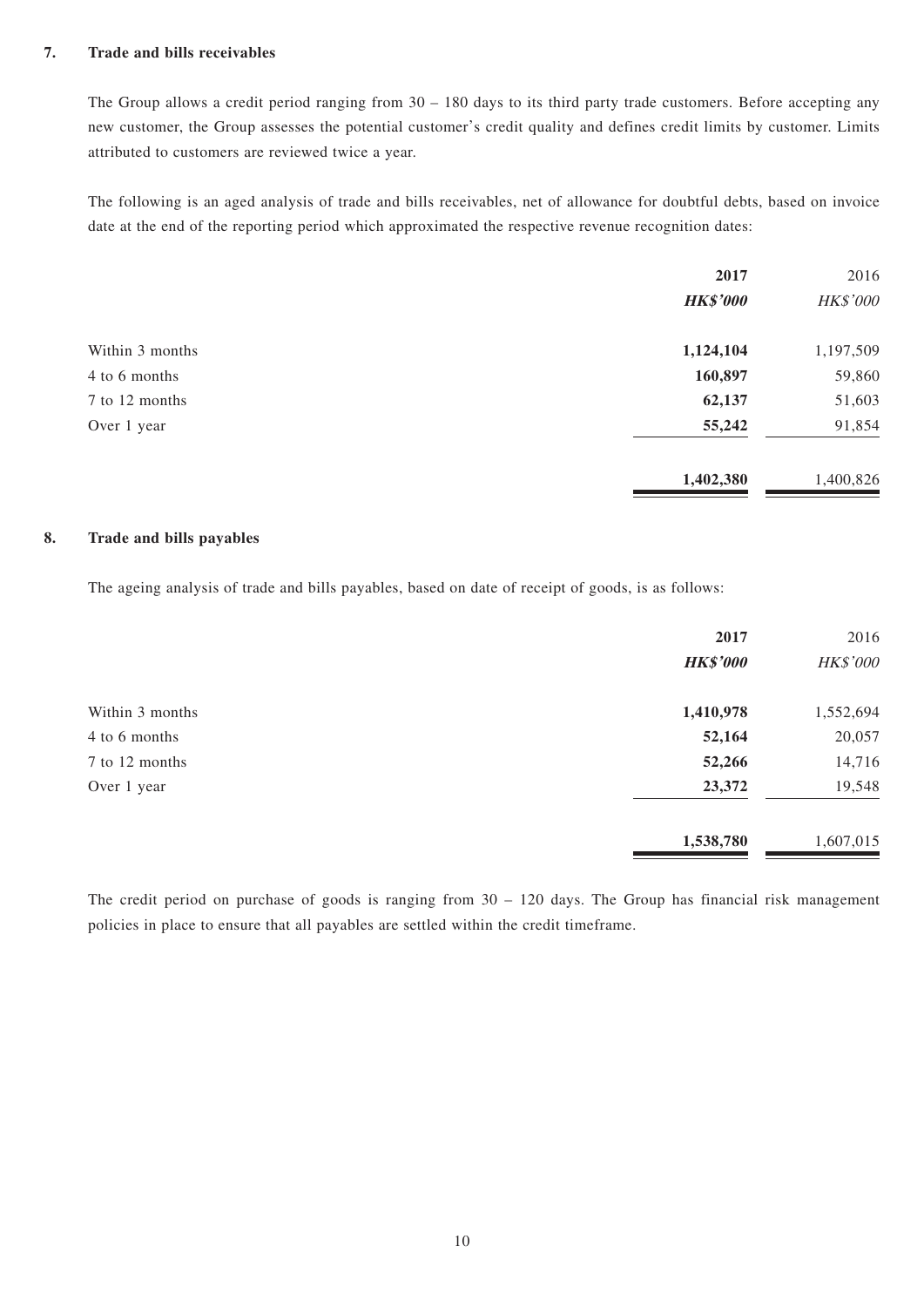#### **9. Discontinued operation**

On 14 December 2016, the Company entered into a share transfer agreement (the "Share Transfer Agreement") with an independent third party to dispose the discontinued operation at a consideration of HK\$100. Upon completion of the disposal on 21 December 2016, the discontinued operation results were no longer consolidated into the results of the Group. For details of the disposal, please refer to the announcement of the Company dated 14 December 2016.

The results of the consumer electronic products for the period ended 30 June 2016 were as follows:

|                                                          | 2016            |
|----------------------------------------------------------|-----------------|
|                                                          | <b>HK\$'000</b> |
| Revenue                                                  | 372             |
| Cost of sales                                            | (729)           |
| Gross (loss)/profit                                      | (357)           |
| Other income                                             | 236             |
| Distribution of selling expenses                         | -               |
| Administrative expenses                                  | 952             |
| Finance costs                                            | (46)            |
| Profit/(loss) before taxation                            | 785             |
| Income tax expenses                                      |                 |
| Profit/(loss) for the period from discontinued operation | 785             |

### **DIVIDEND**

The Directors do not recommend the payment of any dividend for the period ended 30 June 2017 (2016: Nil).

The payment of a final dividend of HK\$0.03 per share for the year ended 31 December 2016 has been resolved and declared at the annual general meeting of the Company held on 16 May 2017. The date of payment was on 5 June 2017.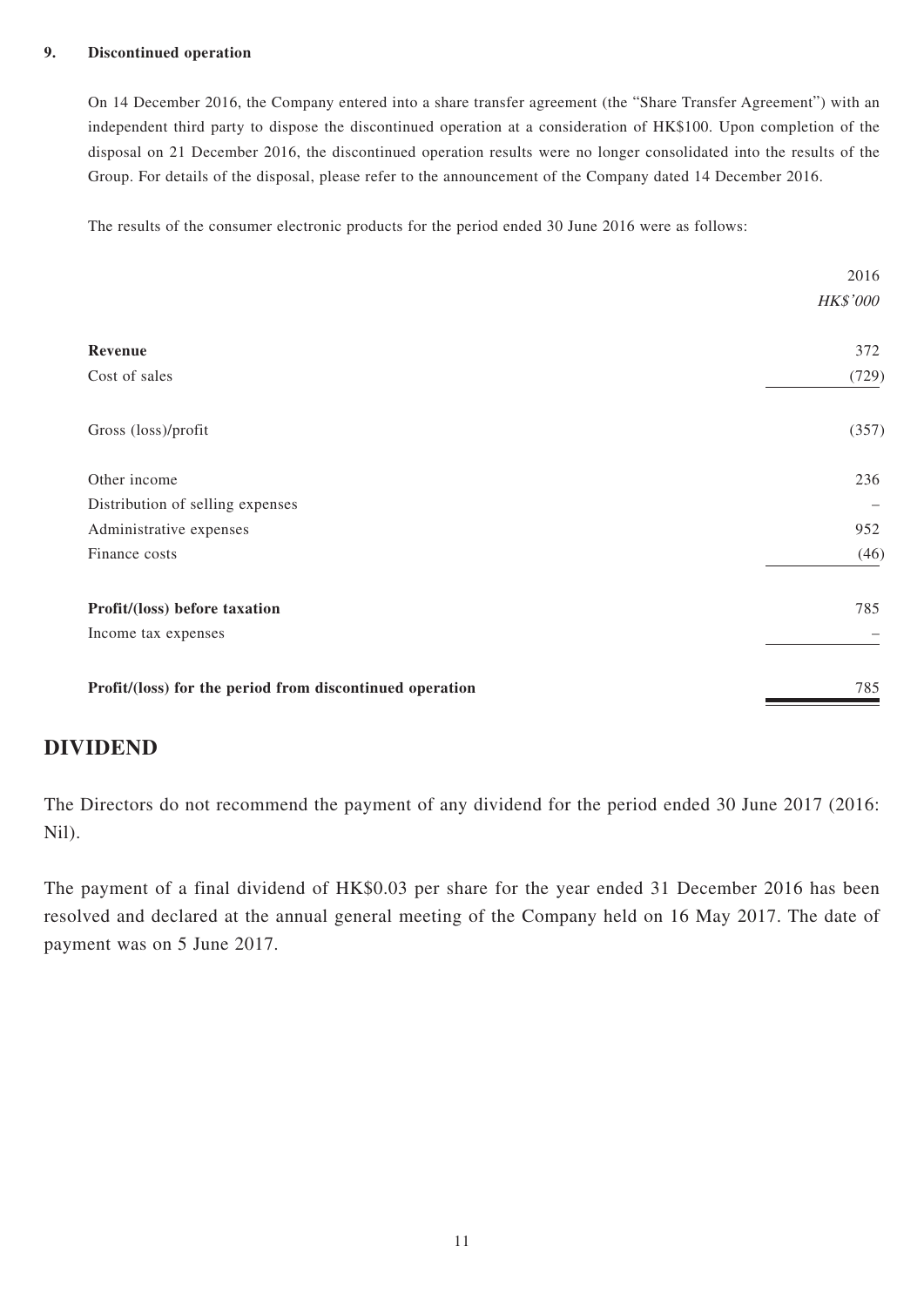### **BUSINESS REVIEW**

In the first half of 2017, the economy of China continued to undergo its stable but improving economic trend with the overall situation better than expected. Under the guidance of the Group's strategic transformation policy, in the first half of 2017, the Group's traditional distribution business achieved a stable growth, both the functionalities and operating system of its internet distribution platform continued to optimise and build up its leading industrial solutions in the cloud computing and big data businesses.

In the first half of 2017, the Group recorded revenue of approximately HK\$9,562.08 million, representing an increase of approximately 5.90% as compared with that in the corresponding period of 2016. The overall gross profit margin in the first half of 2017 was approximately 3.81%, representing a decrease of approximately 0.47 percentage point as compared with that in the corresponding period of 2016, such a decrease was mainly due to intensifying market competition and the increase in sales of low gross profit margin product lines. In the first half of 2017, profit attributable to shareholders amounted to approximately HK\$120.30 million, representing a decrease of approximately 5.44% as compared with that in the corresponding period of 2016. Basic earnings per share amounted to HK\$4.68 cents, representing a decrease of approximately HK\$0.27 cents as compared with HK\$4.95 cents in the corresponding period of 2016.

The Group continued to strengthen its informatisation set up as well as the reformation and optimisation of business processes to enhance operation management efficiency constantly. The Group continued to insist on stringent creditability management and account receivables management, and had an obvious improvement in its receivables turnover as compared with the corresponding period of 2016. In the first half of 2017, the Group controlled its expenditures effectively with its overall expenses and financial expenses decreased as compared with the corresponding period of 2016.

The analysis of three reportable and operating segments of the Company for the six months ended 30 June 2017 is as follows (the fluctuation of exchange rate of Renminbi might affect the amount/percentage of the segment):

**IT consumer products distribution business:** The Group cooperated actively with core suppliers, accelerated the facilitation of its PC new product lines and channels and maintained a stable market share for its PC business. The Duolayouhuo internet distribution platform strived to introduce high quality video, musical and household consumer electronics products to enrich its product portfolios. The revenue of the Group's IT consumer products distribution business increased by approximately 4.35% to approximately HK\$4,801.72 million as compared with that in the corresponding period of 2016. However, profit decreased by approximately 0.41% to approximately HK\$98.32 million.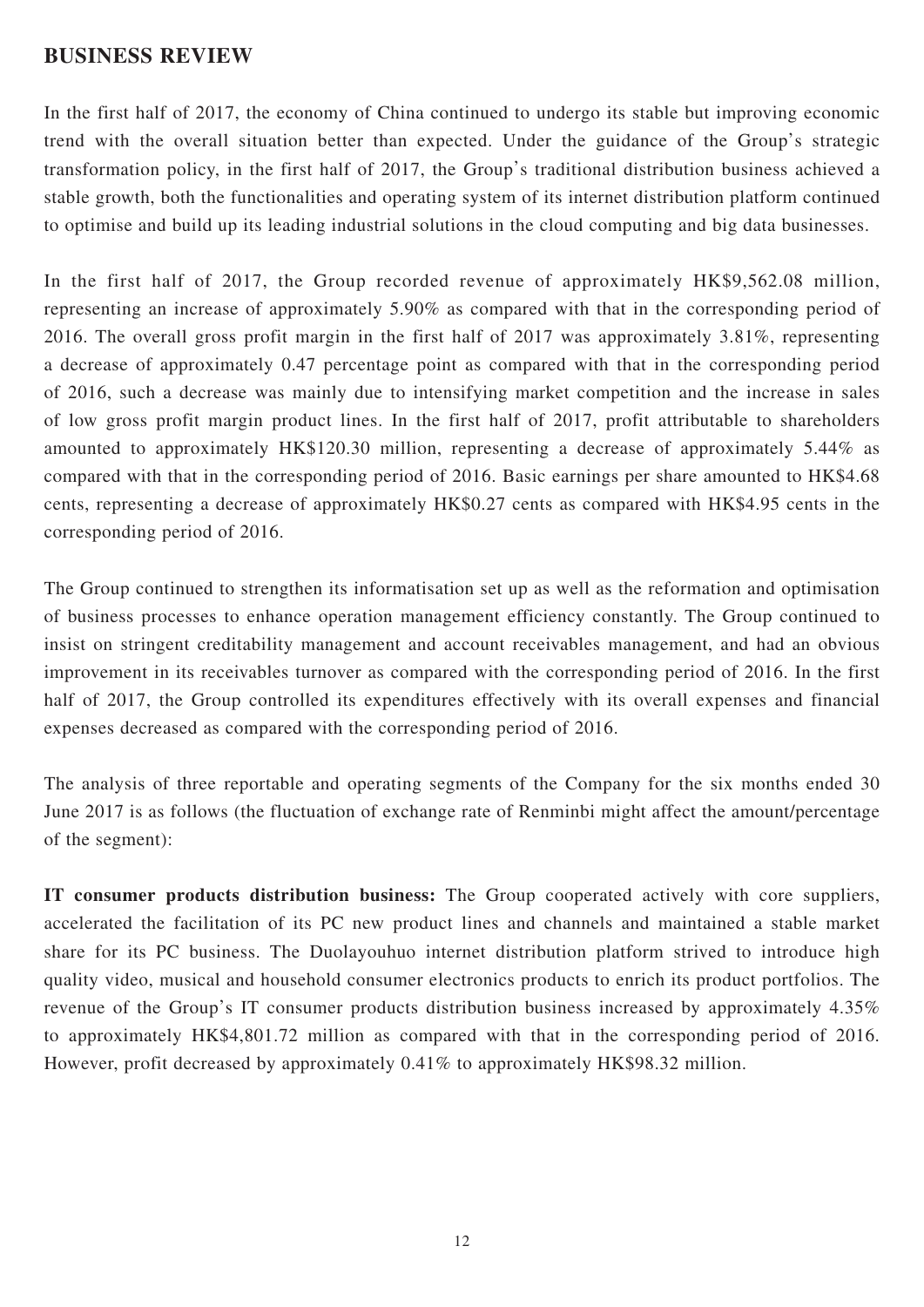**IT corporate products distribution business:** The Group sustained a continuous growth in its distribution business, fully put its comprehensive strengths into full play, deeply explored industrial needs and built up big data industry solutions based on its comprehensive edges in products, technology and services. The revenue of the IT corporate products distribution business increased by approximately 5.46% to approximately HK\$2,356.79 million as compared with that in the corresponding period of 2016. However, profit decreased by approximately 3.70% to approximately HK\$114.59 million.

**Other business:** The revenue in this segment increased by approximately 9.60% to approximately HK\$2,403.57 million as compared with the corresponding period of 2016 as a result of the expansion of channel sales of smartphones but profit in this segment decreased by approximately 58.59% to approximately HK\$15.90 million as compared with the corresponding period of 2016 as a result of the decrease in sales of LBS products that have higher gross profit.

To enhance the trading liquidity of the shares of the Company and to promote the Company's corporate image to public investors, the Company submitted an application for the transfer of listing of its shares from the GEM to the Main Board of the Stock Exchange to the Stock Exchange on 28 April 2015 and subsequently made a re-submission to the Stock Exchange on 6 November 2015 (the "Second Application"). The Second Application lapsed on 6 May 2016 and no re-submission has been made at this stage. For further details, please refer to the announcements of the Company dated 28 April 2015, 6 November 2015 and 6 May 2016. The Company may make re-submission as and when the Board considers appropriate and further updates will be provided by the Company from time to time as and when appropriate.

In order to promote the strategic transformation of the Group, provide a one-stop internet distribution platform for customers and assist distributors and retailers to transform towards "Internet+" in the PRC, the Company resolved to establish a wholly-owned subsidiary named Sichuan Changhong IT Duolayouhuo E-commerce Co., Ltd.\*(四川長虹佳華哆啦有貨電子商務有限公司)("Duolayouhuo") with a capital contribution of RMB100 million on 23 February 2017. Duolayouhuo was established in the PRC on 9 March 2017 and is engaged in, among other things, wholesale and retail of electronic products, computer hardware and software, communication equipment; provision of computer technology consulting services and e-commerce services; and development, design and application of computer software. For further details in relation to the establishment of Duolayouhuo, please refer to the announcement of the Company dated 23 February 2017.

For identification purpose only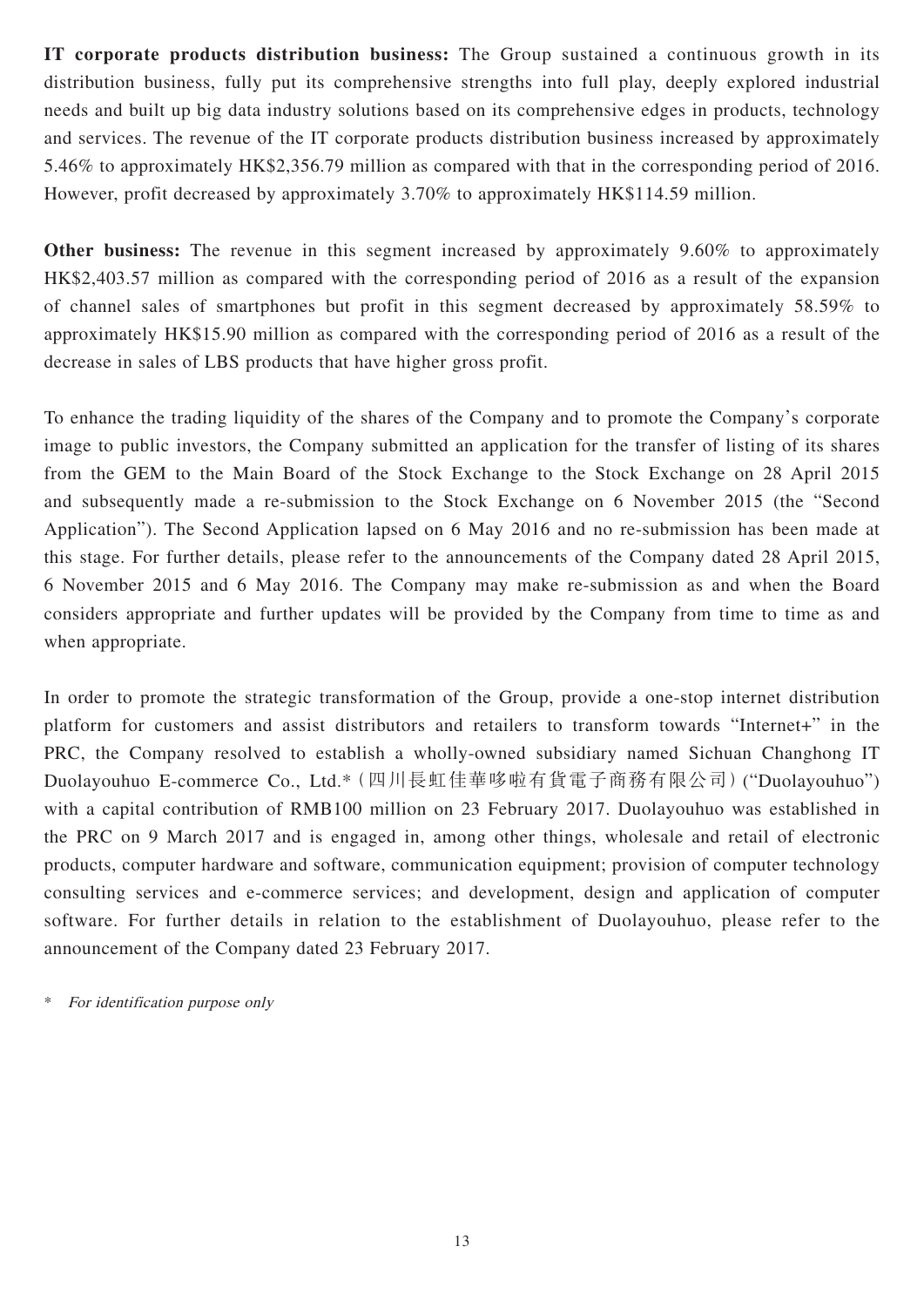On 4 May 2017, the Group entered into several leases (the "Leases") for the purpose of leasing certain premises in Beijing and Chengdu which were intended to be used by the Group as its offices. The entering into of the Leases constitutes continuing connected transactions for the Company under Chapter 20 of the GEM Listing Rules, which is exempted from the circular (including independent financial advice) and shareholders' approval requirements, but is subject to announcement, annual reporting and annual review requirements under Chapter 20 of the GEM Listing Rules. For details of the Leases, please refer to the announcements of the Company dated 4 May 2017 and 5 May 2017.

On 4 May 2017, Mr. Yu Xiao and Mr. Wu Xiangtao have tendered their resignations as executive Directors with effect from 4 May 2017 in order to devote more time to their other business commitments. Mr. Li Jin and Mr. Yang Jun have been appointed as executive Directors with effect from 4 May 2017. In addition, Mr. Zhao Yong has appointed Mr. Li Jin as his alternate director with effect from 4 May 2017. For further details, please refer to the announcement of the Company dated 4 May 2017.

## **OUTLOOK**

China's domestic demand remains strong in 2017, and with encouraging overseas market demand, the economic conditions for the year are expected to maintain a stable growth. The Group will persist in the operation principles of "New Thoughts, New Measures, New Heights", continue to improve the system and technical platform of internet distribution business, innovate new business patterns and improve service values. The Group will strive to boost new business development in the cloud computing and big data sectors, and deepen industry cooperation to generate better revenue for its shareholders.

## **LIQUIDITY AND FINANCIAL RESOURCES**

For the period under review, the Group's financial and liquidity positions remained healthy and stable. As at 30 June 2017, the Group's total interest-bearing borrowings amounted to approximately HK\$805.87 million and its cash and bank balances amounted to approximately HK\$408.86 million. Net current assets of the Group was approximately HK\$1,383.05 million. The management is confident that the Group's financial resources is sufficient for its daily operations. The Group did not have any charges on its fixed assets (2016: Nil). The net gearing ratio (total net debt/total shareholders' equity) of the Group as at 30 June 2017 was 1.87 times.

The Group's monetary assets and liabilities and transactions are principally denominated in Renminbi, Hong Kong dollars and United Stated dollars. As the spread of exchange rate of Renminbi is locked and the exchange rate between Hong Kong dollars and United States dollars is pegged, the Group believes its exposure to exchange risk is minimal. The Company will however continue to monitor the situation and assess whether any hedging arrangement is necessary.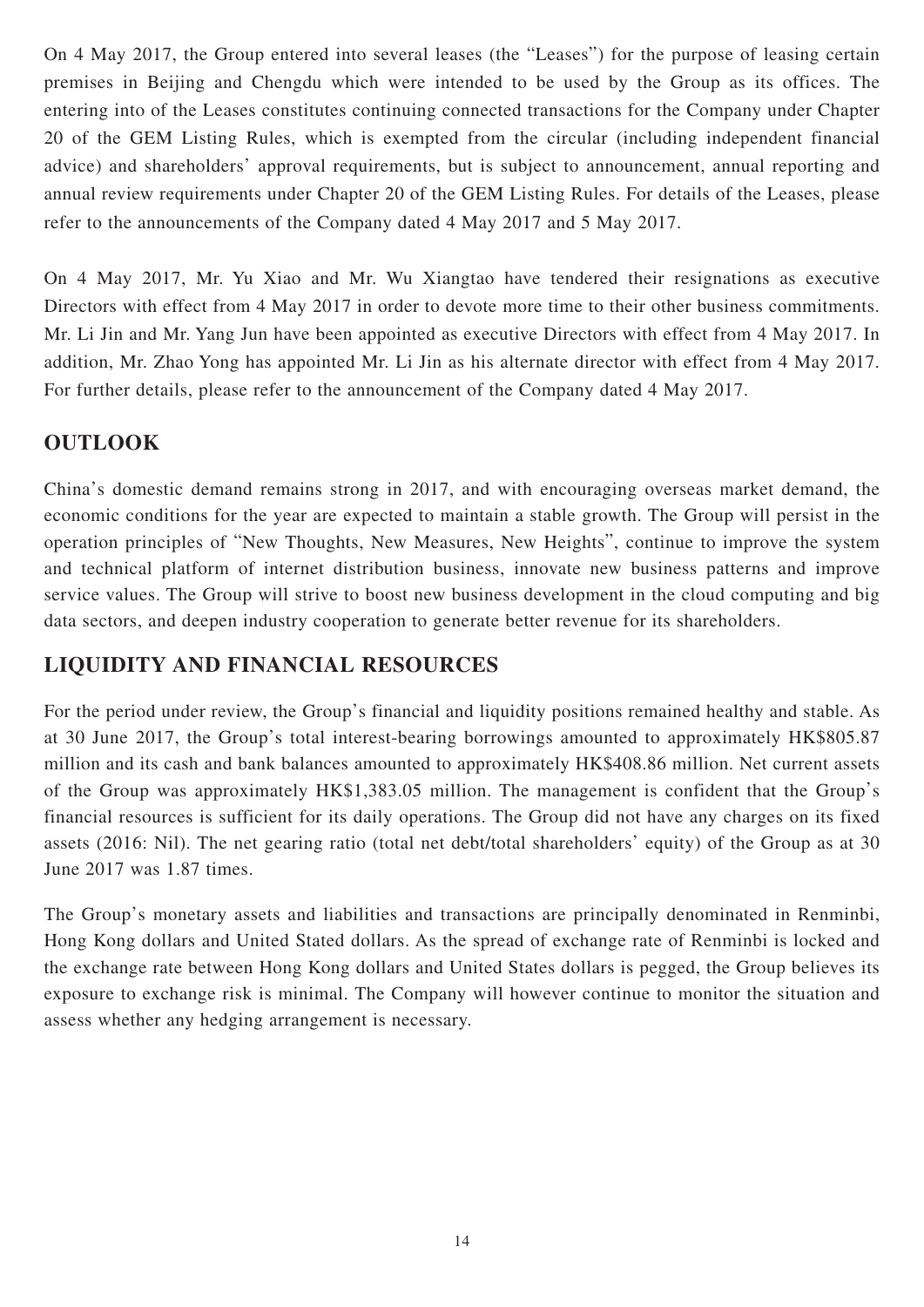### **EMPLOYMENT AND REMUNERATION POLICY**

As at 30 June 2017, the total number of the Group's staff was 1,126 (30 June 2016: 1,118). The Group remunerates its employees based on their performance, experience and prevailing industry practice. The Group provides retirement benefit for its employees in Hong Kong in form of mandatory provident fund, and pays social pension insurance and housing provident fund for its employees in China in accordance with the local laws and regulations.

### **CORPORATE GOVERNANCE**

The Company endeavours to adopt prevailing best corporate governance practices. For the six months ended 30 June 2017, the Company had complied with all the code provisions as set out in the Corporate Governance Code contained in Appendix 15 to the GEM Listing Rules.

### **AUDIT COMMITTEE**

The primary responsibilities of the audit committee of the Company (the "Audit Committee") are to review and supervise the financial reporting process and internal control system of the Group. The members of the Audit Committee are Mr. Jonathan Chan Ming Sun (Chairman), Mr. Robert Ip Chun Chung, Mr. Sun Dongfeng and Mr. Cheng Yuk Kin.

The Audit Committee has reviewed the Group's results for the period ended 30 June 2017 and has provided advice and comments thereon.

### **REMUNERATION COMMITTEE**

The primary responsibilities of the remuneration committee of the Company (the "Remuneration Committee") are to review and make recommendation for the remuneration policy of the directors and senior management. The members of the Remuneration Committee are Mr. Jonathan Chan Ming Sun (Chairman), Mr. Robert Ip Chun Chung, Mr. Sun Dongfeng and Mr. Zhu Jianqiu.

## **NOMINATION COMMITTEE**

The primary responsibilities of the nomination committee of the Company (the "Nomination Committee") are to formulate nomination policy and make recommendation to the Board on nomination and appointment of directors and board succession. The members of the Nomination Committee are Mr. Zhao Yong (Chairman), Mr. Robert Ip Chun Chung, Mr. Sun Dongfeng and Mr. Jonathan Chan Ming Sun.

## **PURCHASE, SALE AND REDEMPTION OF THE COMPANY'S LISTED SECURITIES**

During the six months ended 30 June 2017, neither the Company nor any of its subsidiaries had purchased, sold or redeemed any of the Company's listed securities.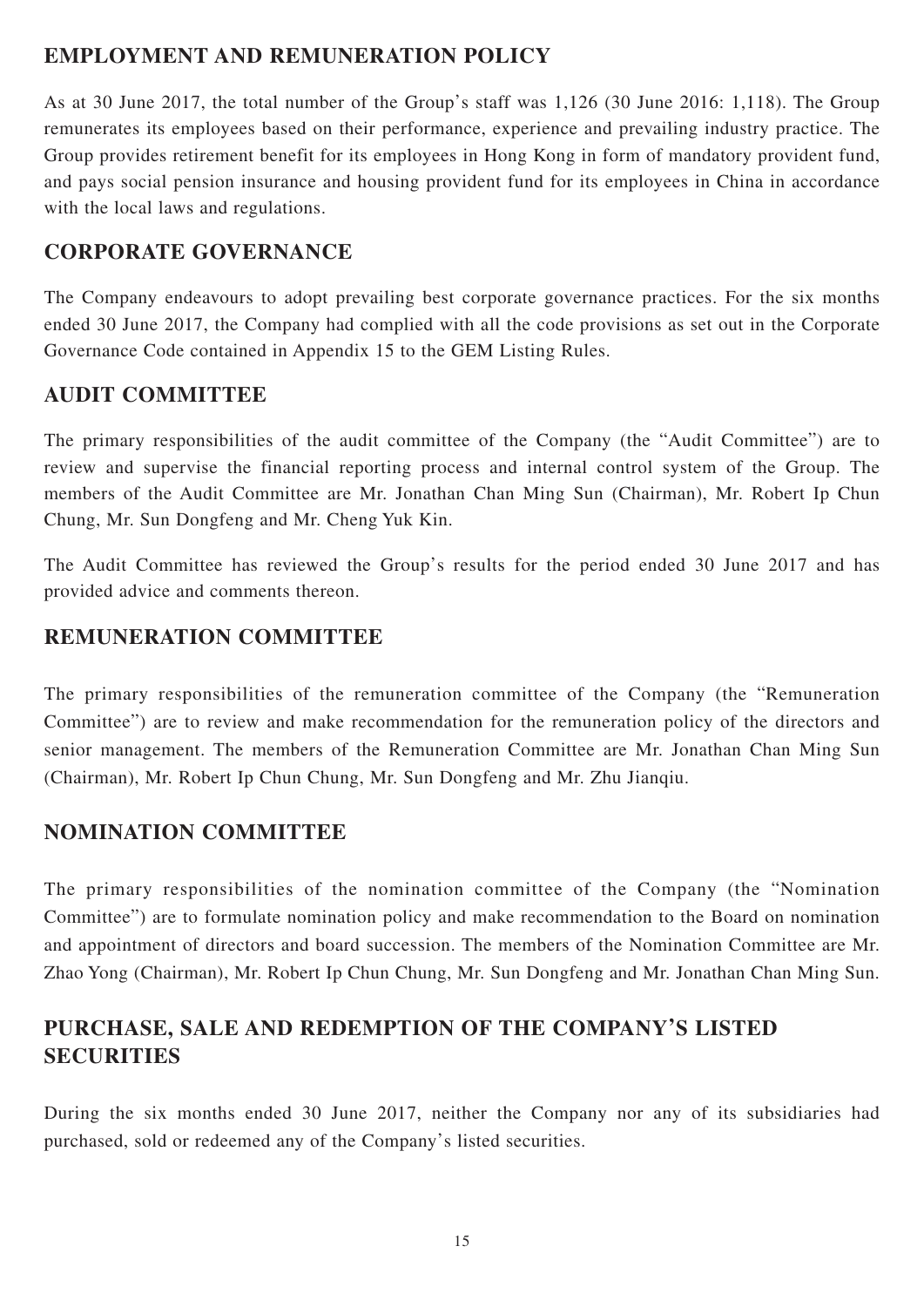## **INTERESTS OF THE DIRECTORS IN THE COMPANY**

As at 30 June 2017, the interests or short positions of the Directors and chief executive of the Company in the ordinary shares of the Company (the "Shares"), underlying Shares or debentures of the Company and its associated corporations (within the meaning of Part XV of the Securities and Futures Ordinance (Chapter 571 of the laws of Hong Kong) (the "SFO")) which are required (a) to be notified to the Company and the Stock Exchange pursuant to Divisions 7 and 8 of Part XV of the SFO (including interests or short positions which they are taken or deemed to have under such provisions of the SFO); or (b) pursuant to Section 352 of the SFO, to be entered in the register referred to therein; or (c) have to be notified to the Company and the Stock Exchange pursuant to the required standards of dealing by directors as referred to in Rule 5.46 of the GEM Listing Rules were as follows:

|                                         | Number of               | Approximate<br>percentage of<br>interest |  |
|-----------------------------------------|-------------------------|------------------------------------------|--|
| Capacity                                | Ordinary<br>shares held |                                          |  |
| Interest in a controlled<br>corporation | $82,415,762$ (L)        | 5.67%                                    |  |
|                                         |                         |                                          |  |

Notes:

(1) Mr. Zhu is the sole shareholder of the Typical Faith Limited, which in turn held the 82,415,762 Shares.

Save as disclosed in this paragraph, as at 30 June 2017, none of the Directors or chief executive of the Company had interests in any securities of the Company or any of its associated corporations (within the meaning of Part XV of the SFO) which are required (a) to be notified to the Company and the Stock Exchange pursuant to Divisions 7 and 8 of Part XV of the SFO (including interests or short positions which they are taken or deemed to have under such provisions of the SFO); or (b) pursuant to section 352 of the SFO, to be entered in the register referred to therein; or (c) have to be notified to the Company and the Stock Exchange pursuant to the required standards of dealing by directors as referred to in Rule 5.46 of the GEM Listing Rules.

### **DIRECTORS' RIGHTS TO ACQUIRE SHARES OR DEBENTURES**

At no time during the six months ended 30 June 2017 were rights to acquire benefits by means of the acquisition of shares in or debentures of the Company granted to any Director or their respective spouse or minor children, or were any such rights exercised by them; or was the Company, its holding company, or any of its subsidiaries a party to any arrangement to enable the Directors to acquire such rights in any other body corporate.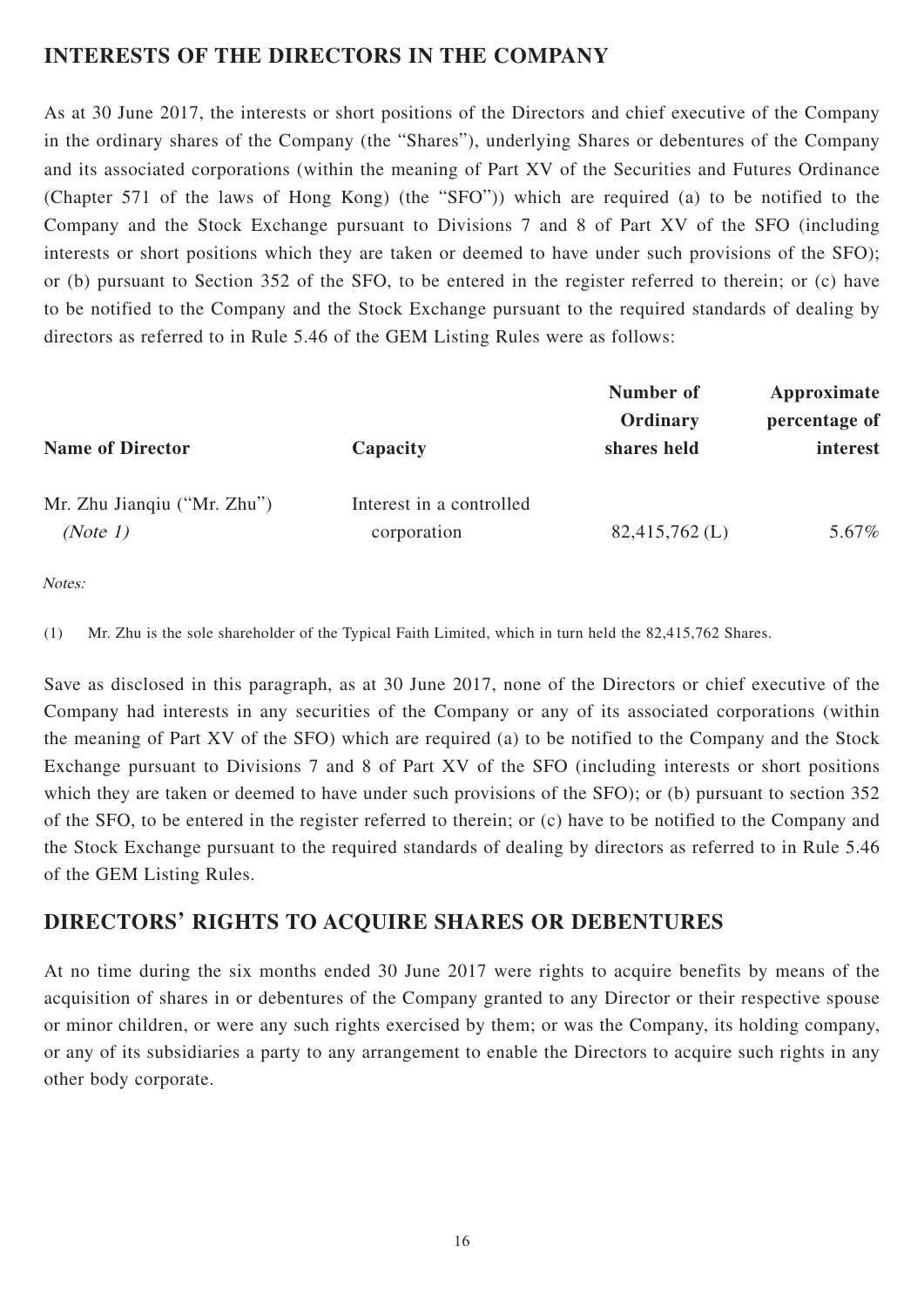### **INTERESTS OF THE SUBSTANTIAL SHAREHOLDERS IN THE COMPANY**

So far as was known to the Directors, as at 30 June 2017, the persons or companies (not being a Director or chief executive of the Company) whose interests in the Shares or underlying Shares or debentures of the Company which would fall to be disclosed or were notified to the Company and the Stock Exchange pursuant to the positions under Divisions 2 and 3 of Part XV of the SFO as recorded in the register required to be kept under section 336 of the SFO or who were directly or indirectly deemed to be interested in 5% or more of the nominal value of any class of share capital carrying rights to vote in all circumstances at general meetings of any member of the Group were as follows:

### **Long positions in shares**

| Name of Substantial shareholder                                                                                                              | Capacity                               | <b>Class of shares</b> | Number of<br>shares held                    | Approximate<br>percentage of<br>interest in<br>relevant class<br>of shares<br>(Note 1) |
|----------------------------------------------------------------------------------------------------------------------------------------------|----------------------------------------|------------------------|---------------------------------------------|----------------------------------------------------------------------------------------|
| Sichuan Changhong<br>Electric Co., Limited                                                                                                   | Interests of controlled                | Ordinary               | $1,008,368,000$ (L)                         | 69.32%                                                                                 |
| ("Sichuan Changhong")                                                                                                                        | corporation and<br>beneficial owner    | Preference             | (Note 2)<br>$1,115,868,000$ (L)<br>(Note 3) | 100.00%                                                                                |
| Changhong (Hong Kong)<br>Interests of controlled<br><b>Trading Limited</b><br>corporation and beneficial<br>("Changhong Hong Kong")<br>owner |                                        | Ordinary               | 913,000,000 (L)<br>(Note 4)                 | 62.76%                                                                                 |
|                                                                                                                                              |                                        | Preference             | $1,115,868,000$ (L)<br>(Note 3)             | 100.00%                                                                                |
| Fit Generation Holding Limited<br>("Fit Generation")                                                                                         | Beneficial owner                       | Ordinary<br>Preference | 897,000,000 (L)<br>$1,115,868,000$ (L)      | 61.66%<br>100.00%                                                                      |
| Sichuan Investment Management<br>Company Limited<br>("Sichuan Investment Management")<br>(Note 5)                                            | Beneficial owner                       | Ordinary               | 83,009,340 (L)                              | 5.70%                                                                                  |
| Sichuan Provisional Investment Group<br>Company Limited<br>("Sichuan Investment")<br>(Note 5)                                                | Interests of controlled<br>corporation | Ordinary               | 83,009,340 (L)                              | 5.70%                                                                                  |
| Typical Faith Limited (Note 6)                                                                                                               | Beneficial owner                       | Ordinary               | 82,415,762 (L)                              | 5.67%                                                                                  |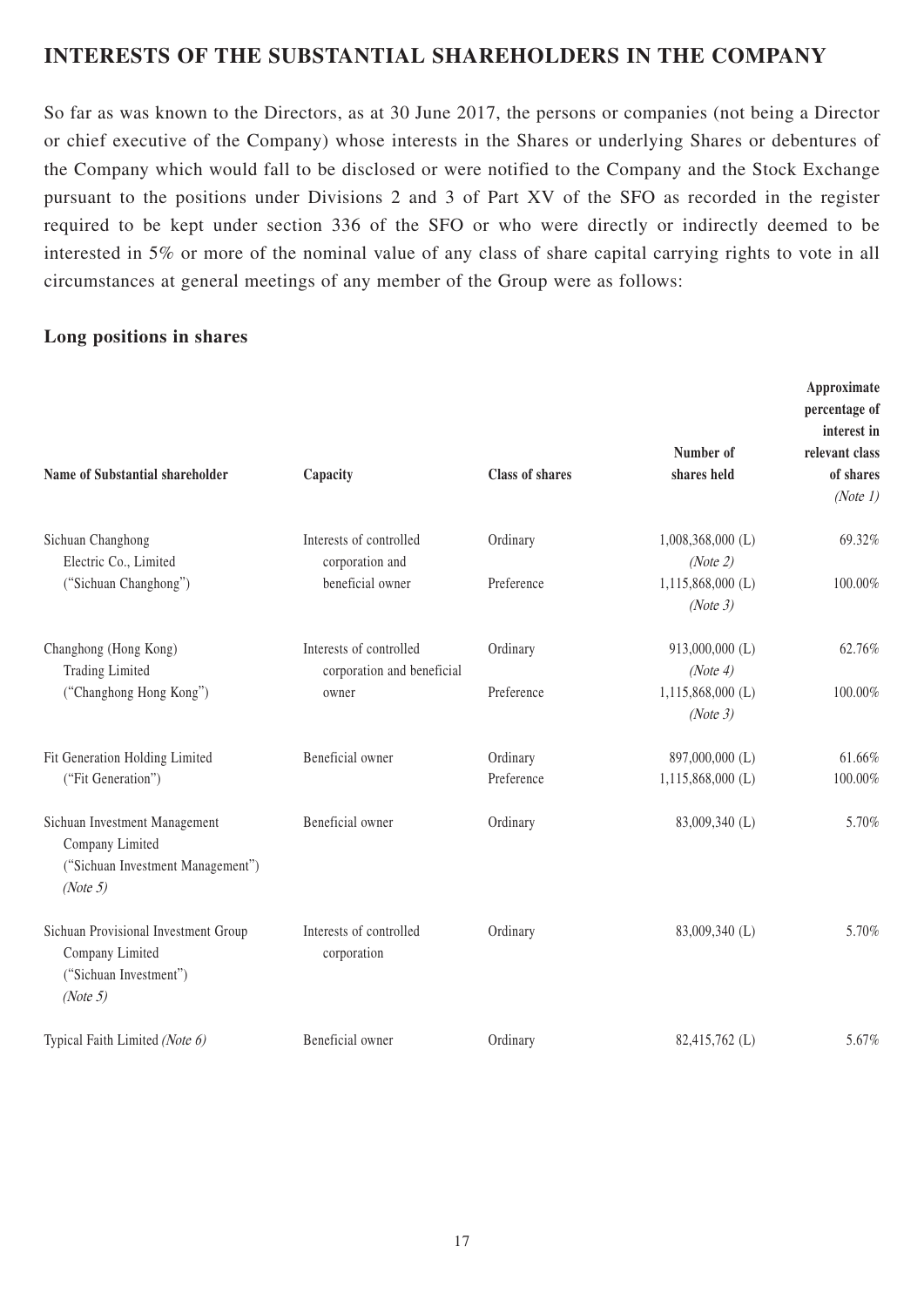#### Notes:

- 1. The percentages are calculated based on the total number of Shares and preference shares of the Company in issue as at 30 June 2017, which were 1,454,652,000 and 1,115,868,000, respectively.
- 2. Of the 1,008,368,000 Shares held by Sichuan Changhong, 95,368,000 Shares were held directly, 16,000,000 Shares were held through its wholly-owned subsidiary, Changhong Hong Kong and 897,000,000 Shares were held through Fit Generation, which is wholly-owned by Changhong Hong Kong. Sichuan Changhong is therefore deemed to be interested in the Shares held by Changhong Hong Kong and Fit Generation for the purpose of the SFO.
- 3. 1,115,868,000 preference shares were held by Fit Generation, which is wholly owned by Changhong Hong Kong. Each of Sichuan Changhong and Changhong Hong Kong is therefore deemed to be interested in the preference shares of the Company held by Fit Generation for the purpose of the SFO.
- 4. Of the 913,000,000 Shares held by Changhong Hong Kong, 16,000,000 Shares were held directly and 897,000,000 Shares were held through Fit Generation. As Fit Generation is wholly-owned by Changhong Hong Kong, Changhong Hong Kong is deemed to be interested in the Shares held by Fit Generation for the purpose of the SFO.
- 5. Sichuan Investment Management is wholly-owned by Sichuan Investment, which is deemed to be interested in the Shares held by Sichuan Investment Management for the purpose of the SFO.
- 6. Typical Faith Limited is wholly-owned by Mr. Zhu.

Save as disclosed above, as at 30 June 2017, the Directors were not aware of any other person who had an interest or short position in the Shares or underlying Shares of the Company which would fall to be disclosed under Divisions 2 and 3 of Part XV of the SFO, or who was interested in 5% or more of the nominal value of any class of share capital, or options in respect of such capital, carrying rights to vote in all circumstances at general meetings of the Company.

## **DIRECTOR'S AND CONTROLLING SHAREHOLDER'S INTEREST IN A COMPETING BUSINESS**

Sichuan Changhong is a substantial shareholder of the Company established in the PRC of which shares are listed on the Shanghai Stock Exchange. Sichuan Changhong is principally engaged in the wholesale business of consumer home electronics items under the name of "Changhong".

Save as disclosed in this paragraph, none of the Directors or the controlling shareholders of the Company (as defined in the GEM Listing Rules) had an interest in a business which competes or may compete with the business of the Group during the six months ended 30 June 2017.